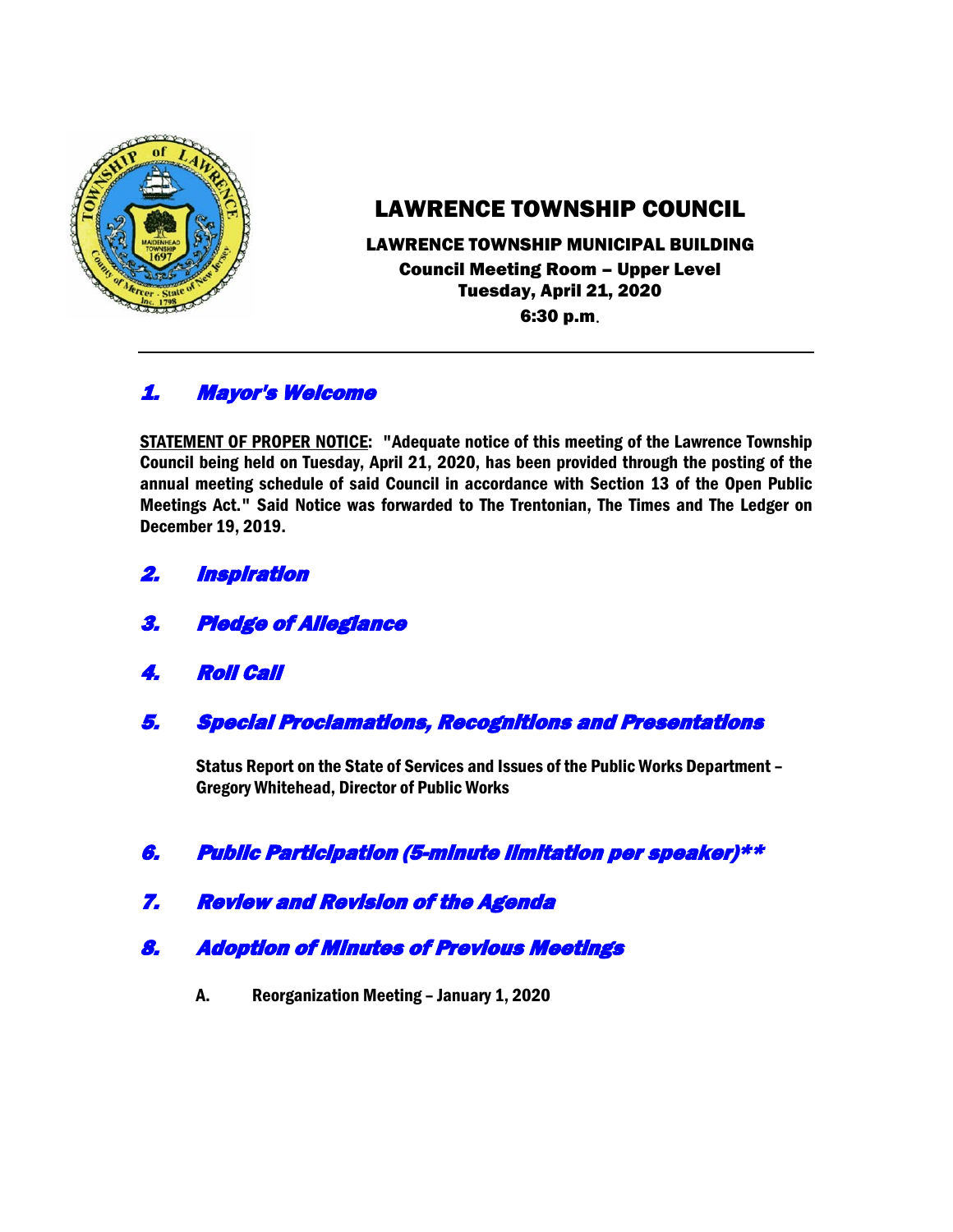## 9. Awarding and/or Rejecting of Bids\*

A. #135 Authorizing Awarding of Contract for Rehabilitation of 257 Fountayne Lane

~~~~~~~~~~~~~~~~~~~~~~~~~~~~~~~~~~~~~~~~~~~~~~~~~~~~

## ADOPTION OF THE 2020 MUNICIPAL BUDGET

A. #133 Authorizing That the 2020 Budget Can be Read by Title Only

~~~~~~~~~~~~~~~~~~~~~~~~~~~~~~~~~~~~~~~~~~~~~~~~~~~~

B. #134 Authorizing Adoption of the 2020 Municipal Budget

## 10. Introduction of Ordinances**\*\***

- A. Ordinance No. 2360-20 BOND ORDINANCE PROVIDINGH FOR VARIOUS ROAD IMPROVEMENTS IN AND BY THE YTOWNSHIP OF LAWRENCE IN THE COUNTY OF MERCER, NEW JEREY, APPROPRIATING \$2,535,000, INCLUDING ANY TRANSPORTATION TRUST GRANT FUNDING TO BE USED TO OFFSET BONDS OR NOTES, AND AUTHORIZING THE ISSUANCE OF \$2,375,000 BONDS OR NOTES TO FINANCE PART OF THE COST THEREOF
- B. Ordinance No. 2361-20- ORDINANCE APPROPRIATING \$1,625,000 FROM THE CAPITAL IMPROVEMENT FUND FOR VARIOUS CAPITAL IMPROVEMENTS IN AND BY THE TOWNSHIP OF LAWRENCE, IN THE COUNTY OF MERCER, NEW JERSEY
- 11. Adoption of Ordinances\*
- 12. Manager's Report
- 13. Attorney's Report
- 14. Clerk's Report
- 15. Unfinished Business
- 16. New Business
- 17. Public Participation (3-minute limitation per speaker) \*\*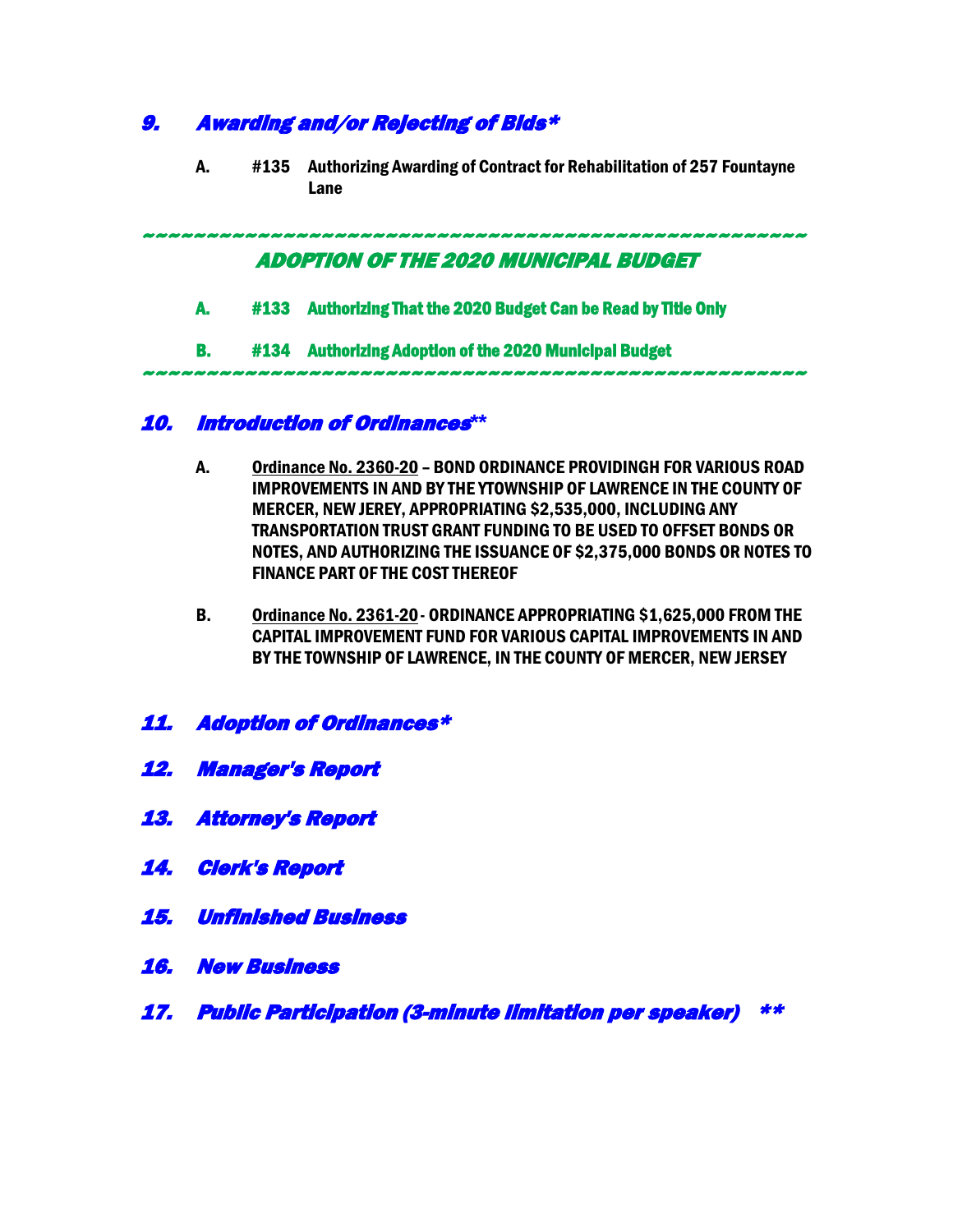## 18. Resolutions

#### A. Bond Acceptance

#### B. Bond Release

 1) #140 Authorizing Release of Grading/Soil Stabilization Bond for 2999 Princeton Pike

#### C. Escrow Release

- 1) #141 Authorizing Escrow Release for 3509 Wick (Shake Shack) SP-04/17
- ` 2) #142 Authorizing Escrow Release for Grace Hill Properties, SP-09/17
- 3) #143 Authorizing Escrow Release for 157 Carter Road, IP-09/20
- 4) #144 Authorizing Escrow Release for 264 Carter Road, IP-10/20
- 5) #145 Authorizing Escrow Release for 185 Carter Road, IP-13/20

#### D. Refunds

#### E. Special Items of Revenue

1) #138 Authorizing a Special Item of Revenue in the Amount of \$4,000

#### F. Professional Services Agreements

1) #139 Authorizing Amending the Agreement for Inspection Services for Miscellaneous Engineering Projects

#### G. Grants

#### H. Miscellaneous

- 1) #136 Authorizing Cancelation of 2020 COVID-19 Grant Difference
- 2) #137 Authorizing Third Quarter Estimated Tax Bills
- 3) Authorizing a Closed Session of Council Immediately Following the Regular Meeting, if necessary

## 19. Council Initiatives & Liaison Reports

## 20. Written Communications